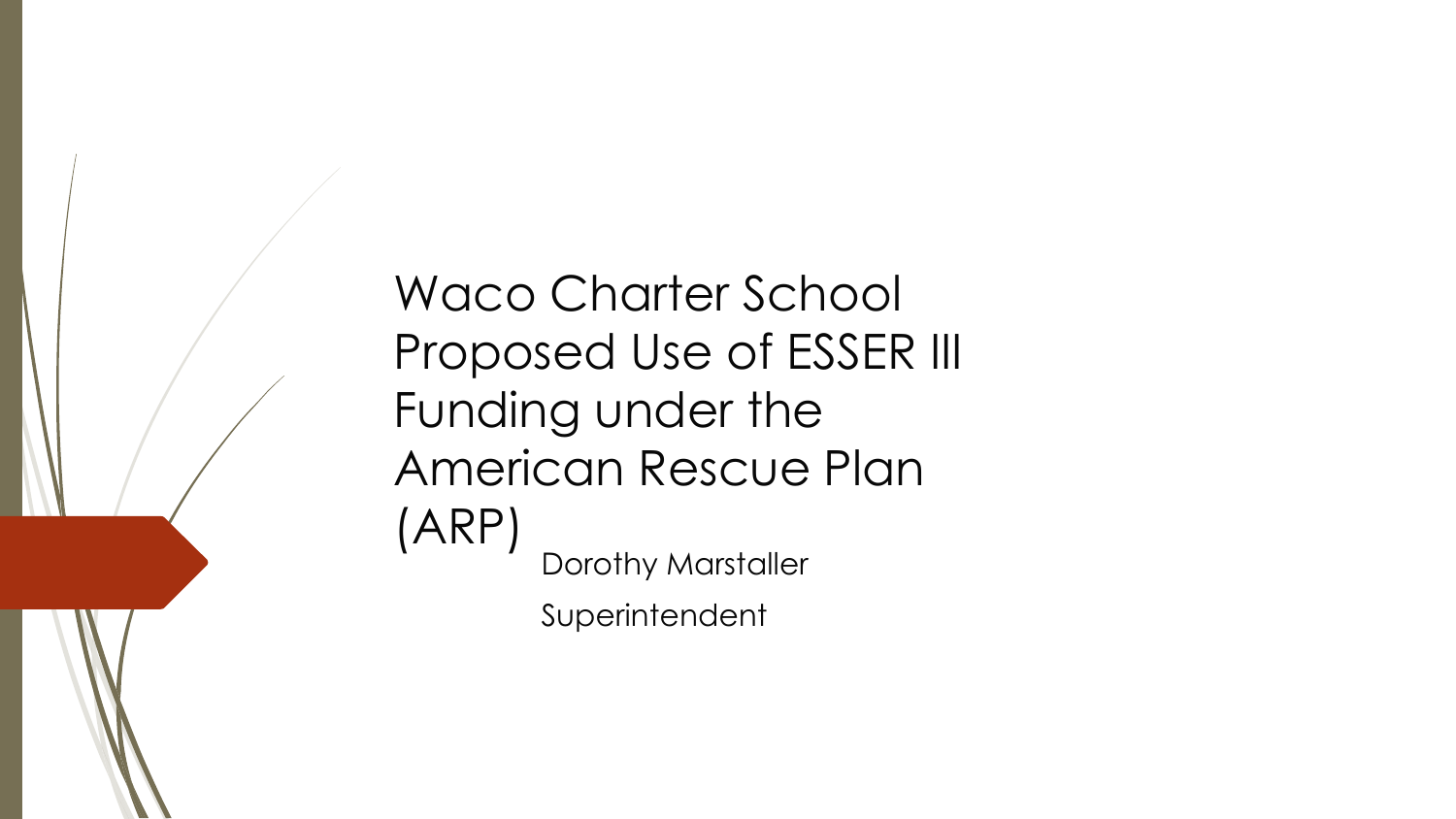#### **What is the purpose of the ARP ESSER III Funds?**

 $\blacksquare$  The purpose of ESSER in general is to award subgrants to local educational agencies (LEAs) to address the impact that COVID-19 has had, and continues to have, on elementary and secondar schools.

#### **How much Funding is available to Texas LEAs?**

■ \$12,418,588,778 is available to the state. Ninety (90) percent, or \$11,176,729,900, will be awarded to eligible LEAs per the ARP statute. Note that only 2/3 of the total state allocation is available at this time.

#### **How is the agency planning to use the state's allocated discretionary funds?**

- ESSER III requires states to distribute discretionary funds to target evidence-based practices for learning acceleration, summer enrichment, and after school programming.
- **When will the grant funding end?**
	- September 30, 2024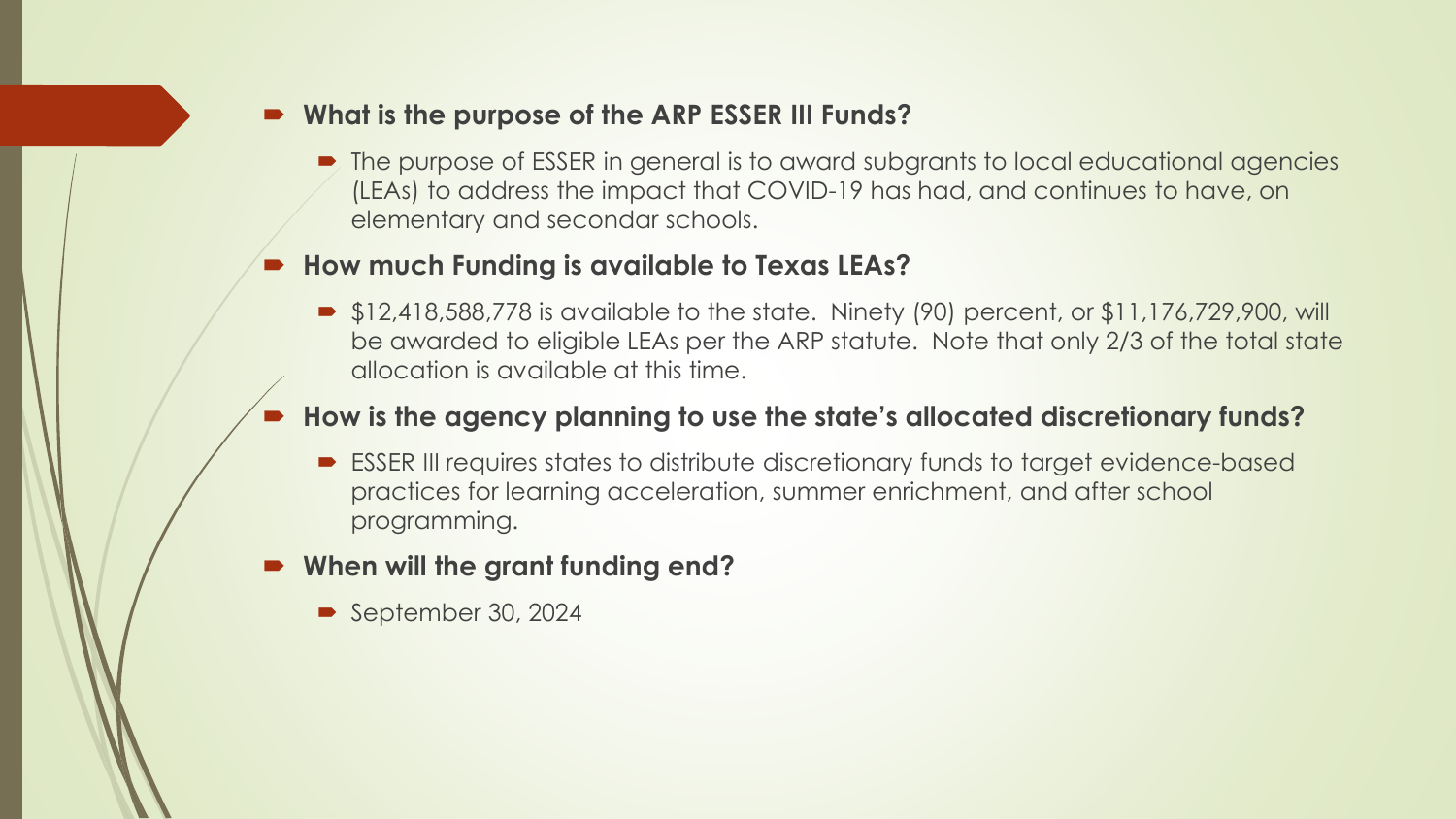- The intent and purpose of ARP of 2021 ESSER III funding is to help safely reopen and sustain the safe operation of schools and address the impact of the coronavirus pandemic on students.
- **P** Learning Loss
	- Items to address the learning loss must exceed 20% of the grant funds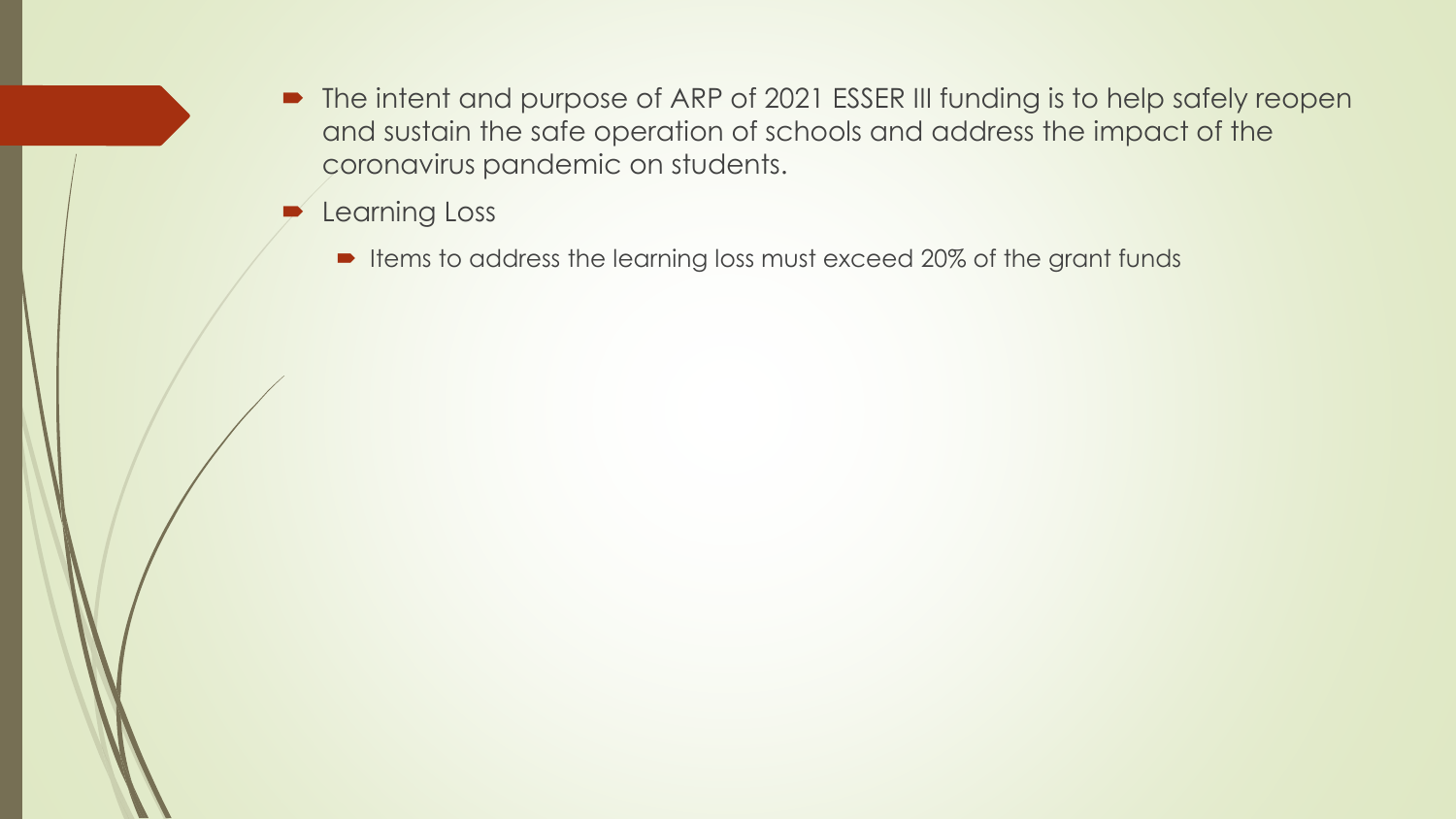

 WCS will receive \$817,961 with \$545,307 available now for use with the remaining allocation of \$272, 654 to follow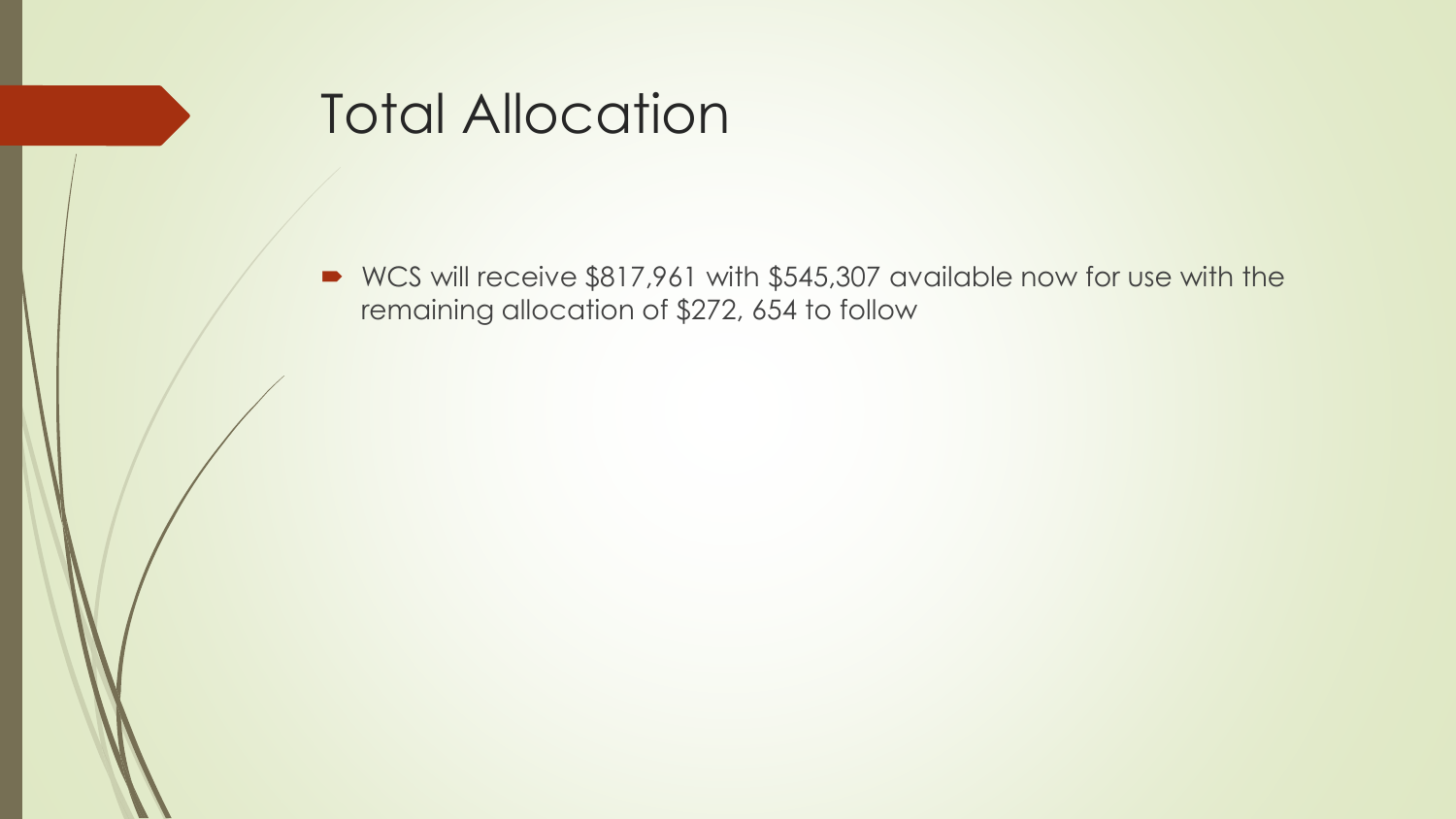## Categories of Need

- Areas of need as identified by input from Stakeholders (parents, Teachers, school board, Staff, volunteers, community members and administration).
- $\blacksquare$  Interventions- \$205,500
- SEL/Mental Health-\$25,000
- $\blacktriangleright$  Technology-  $$131,314$
- Curriculum/PD-\$65,367
- COVID/Safety-\$10,000
- Indirect cost for WCS-\$58.425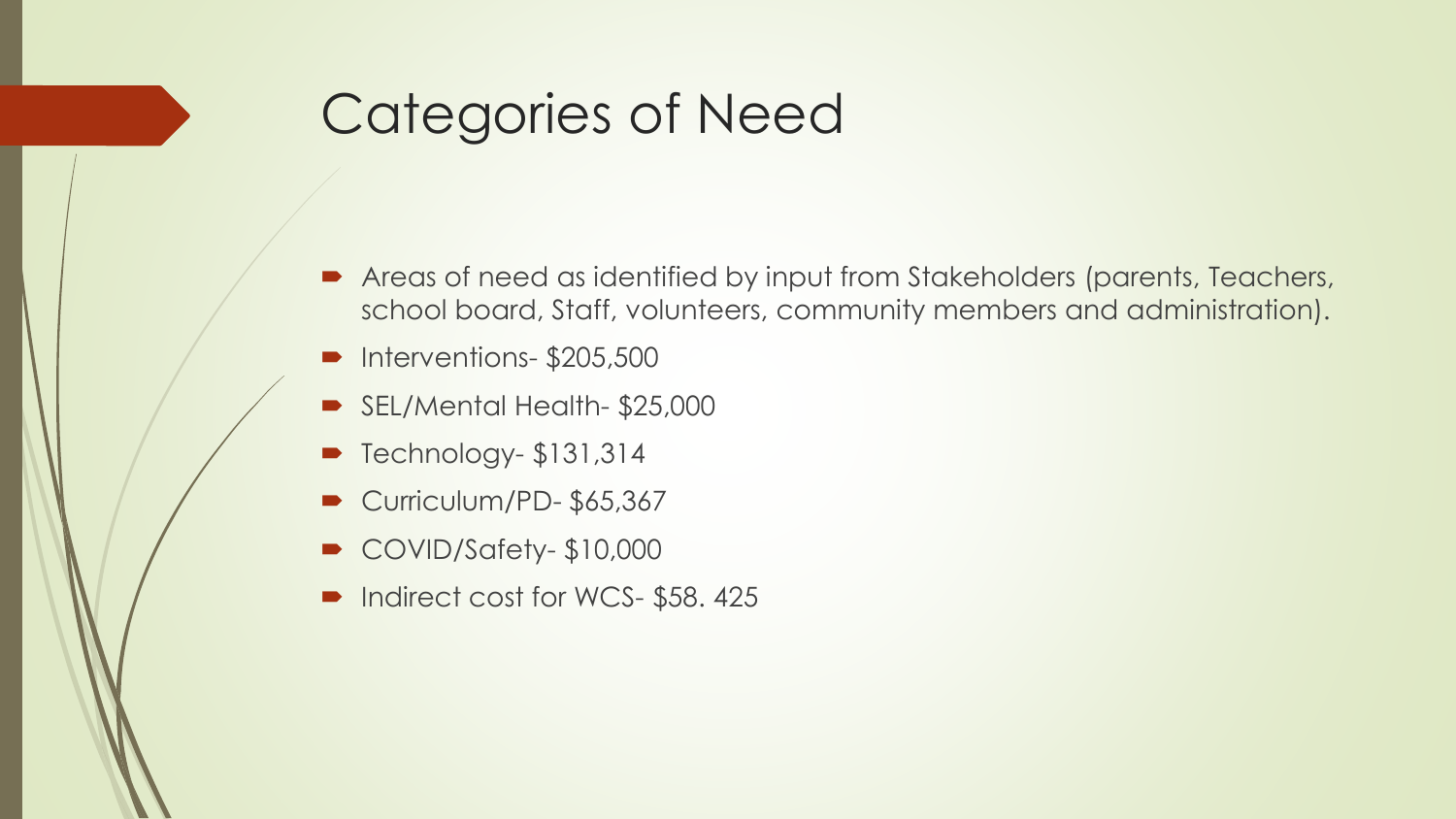## **Interventions**

- Additional Interventionists
- **Tutorial Funds**
- **Summer Learning**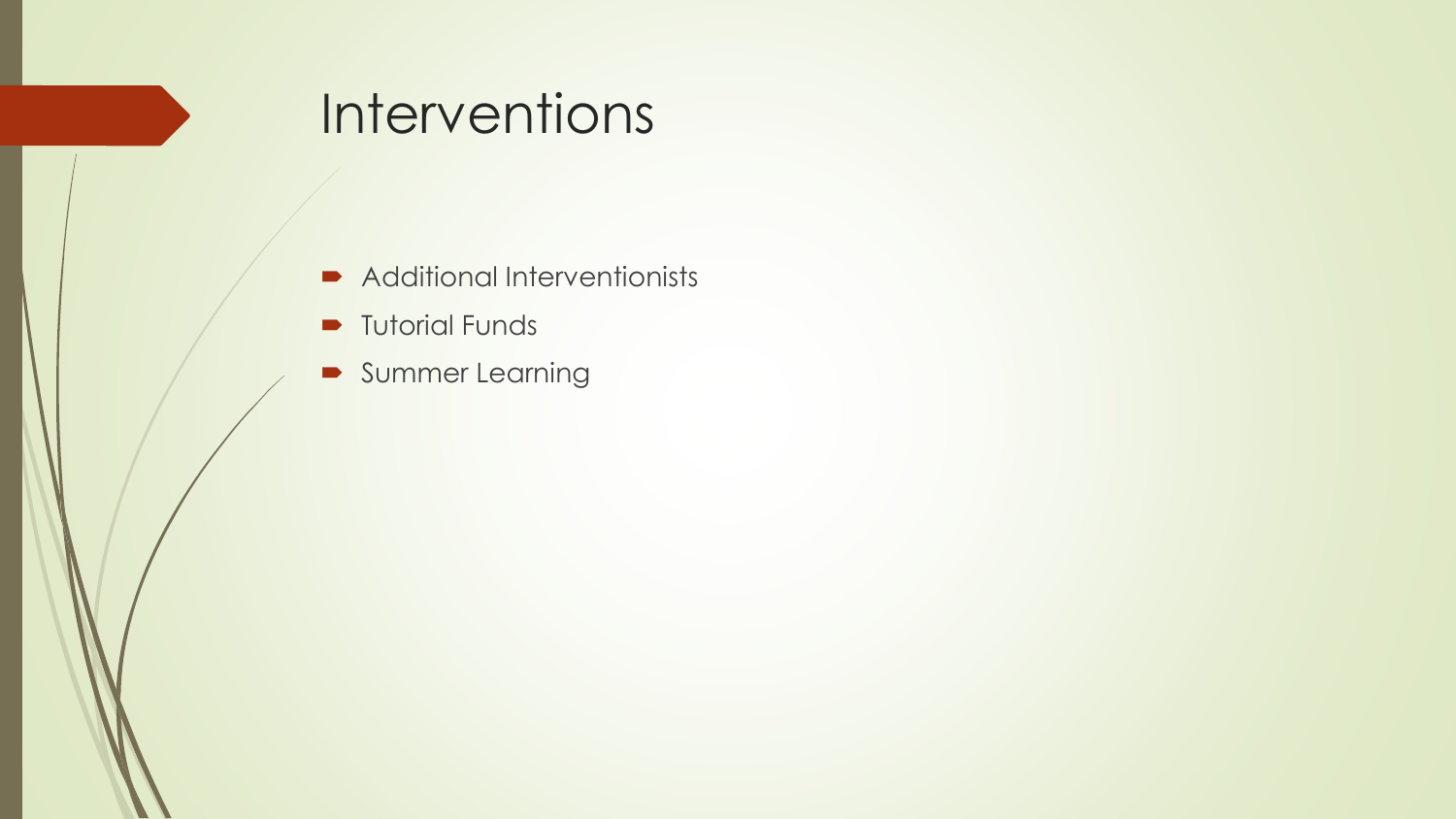### Social & Emotional Learning & Health

- Contract for counseling services
- Mental Health, Trauma and Resiliency Training for Staff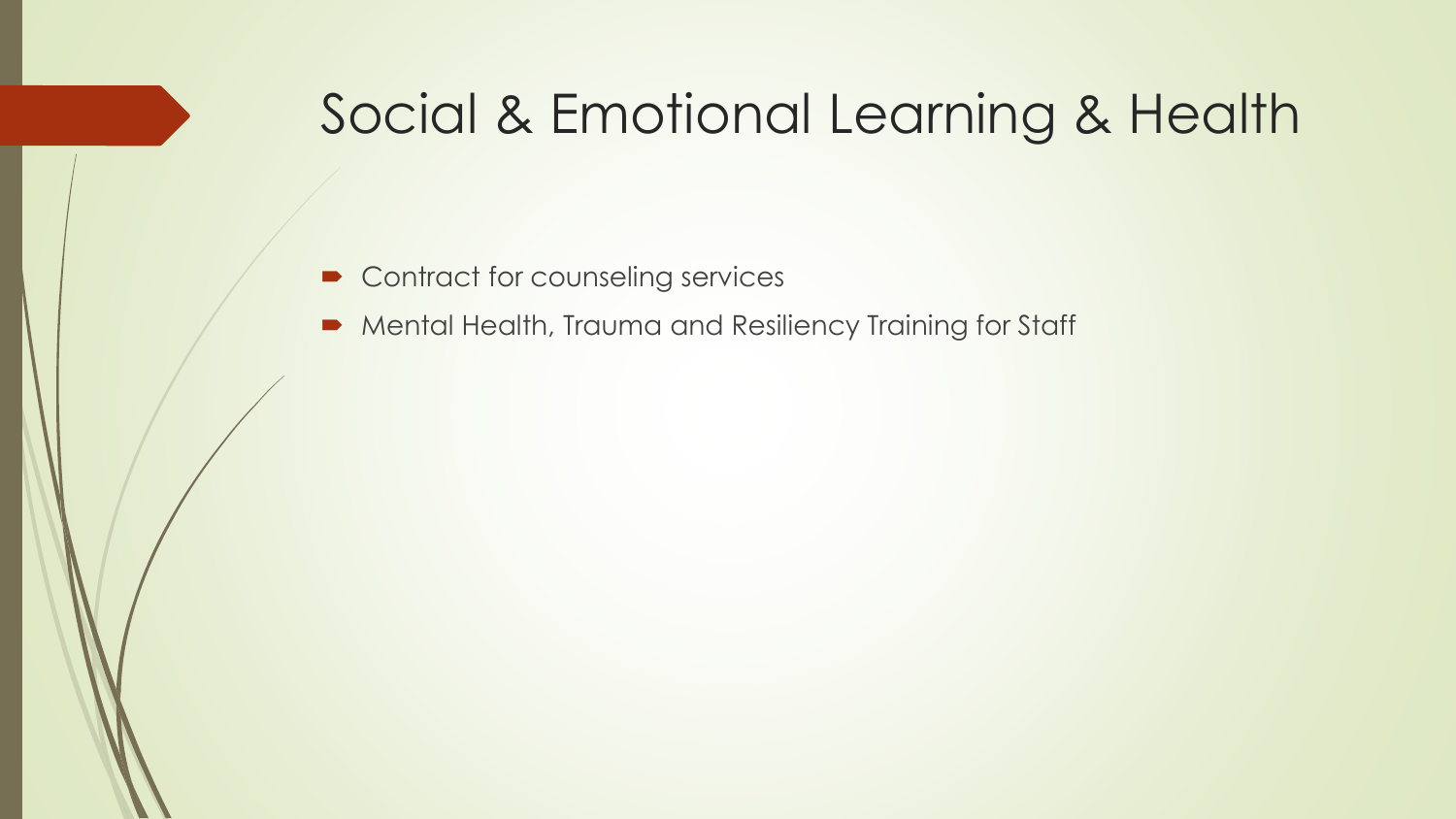## **Technology**

- Student Chromebooks
- Document Cameras
- Computer charging carts
- Classroom projectors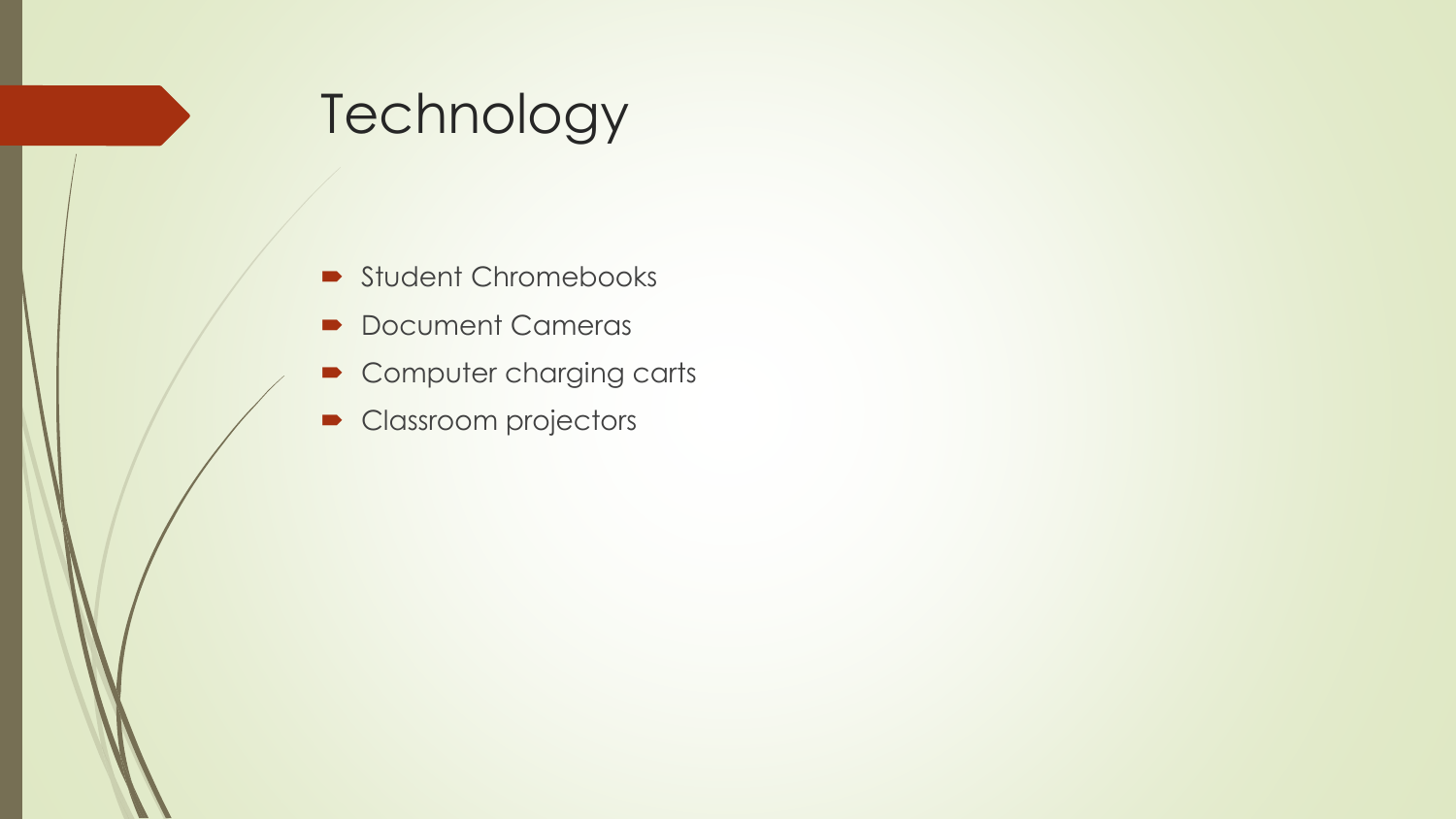# Curriculum and Professional Development

- **Focused curriculum**
- **Professional development**
- **Instructional Supplies**